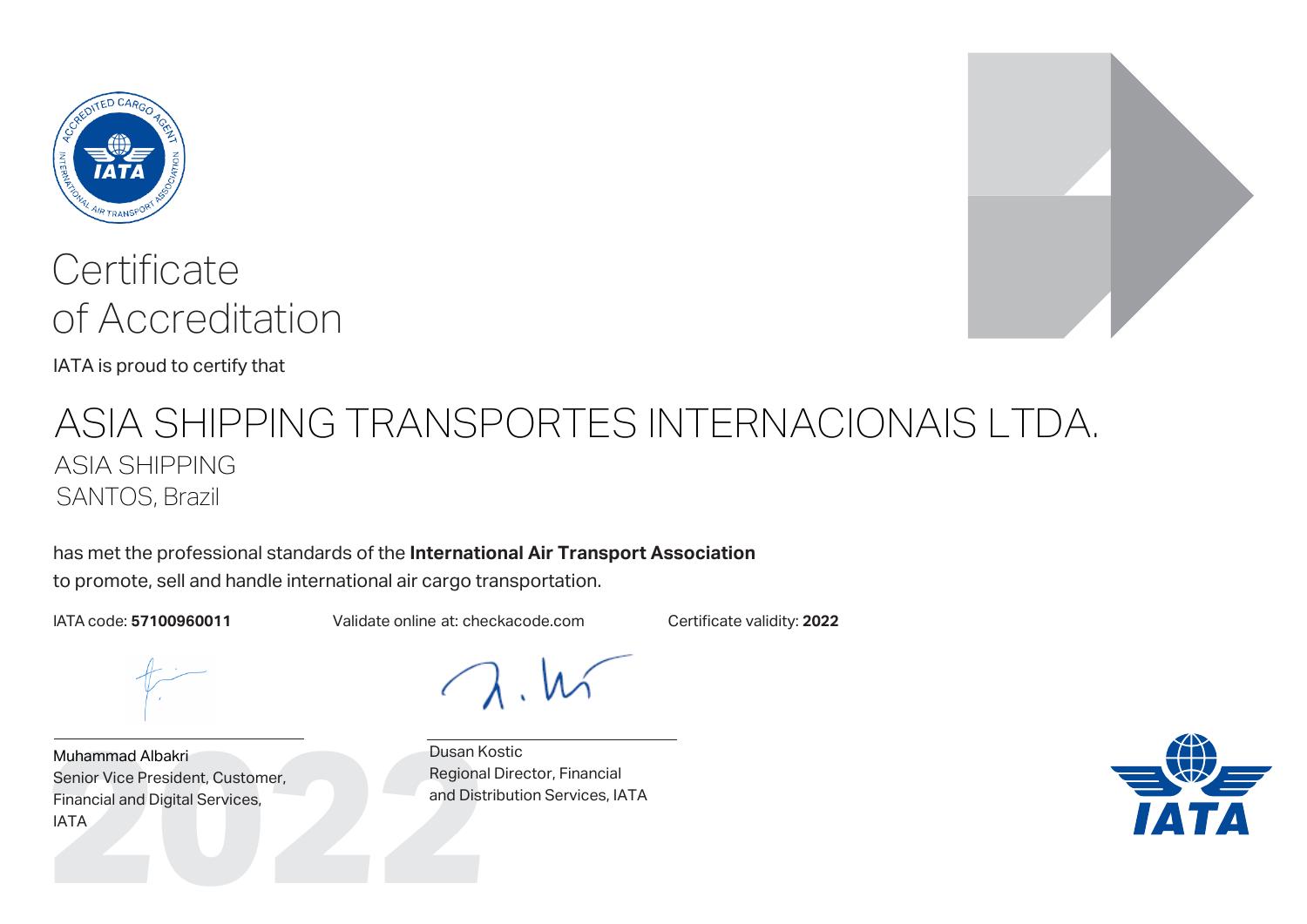

IATA is proud to certify that

## ASIA SHIPPING TRANSPORTES INTERNACIONAIS LTDA. ASIA SHIPPING SAO PAULO, Brazil

has met the professional standards of the **International Air Transport Association** to promote, sell and handle international air cargo transportation.

IATA code: **57100960022** Validate online at: checkacode.com Certificate validity: **2022**

Muhammad Albakri<br>
Senior Vice President, Customer, Regiona<br>
Financial and Digital Services,<br>
IATA<br>
Pusan K<br>
Regiona<br>
and Dist Muhammad Albakri Senior Vice President, Customer, Financial and Digital Services, IATA



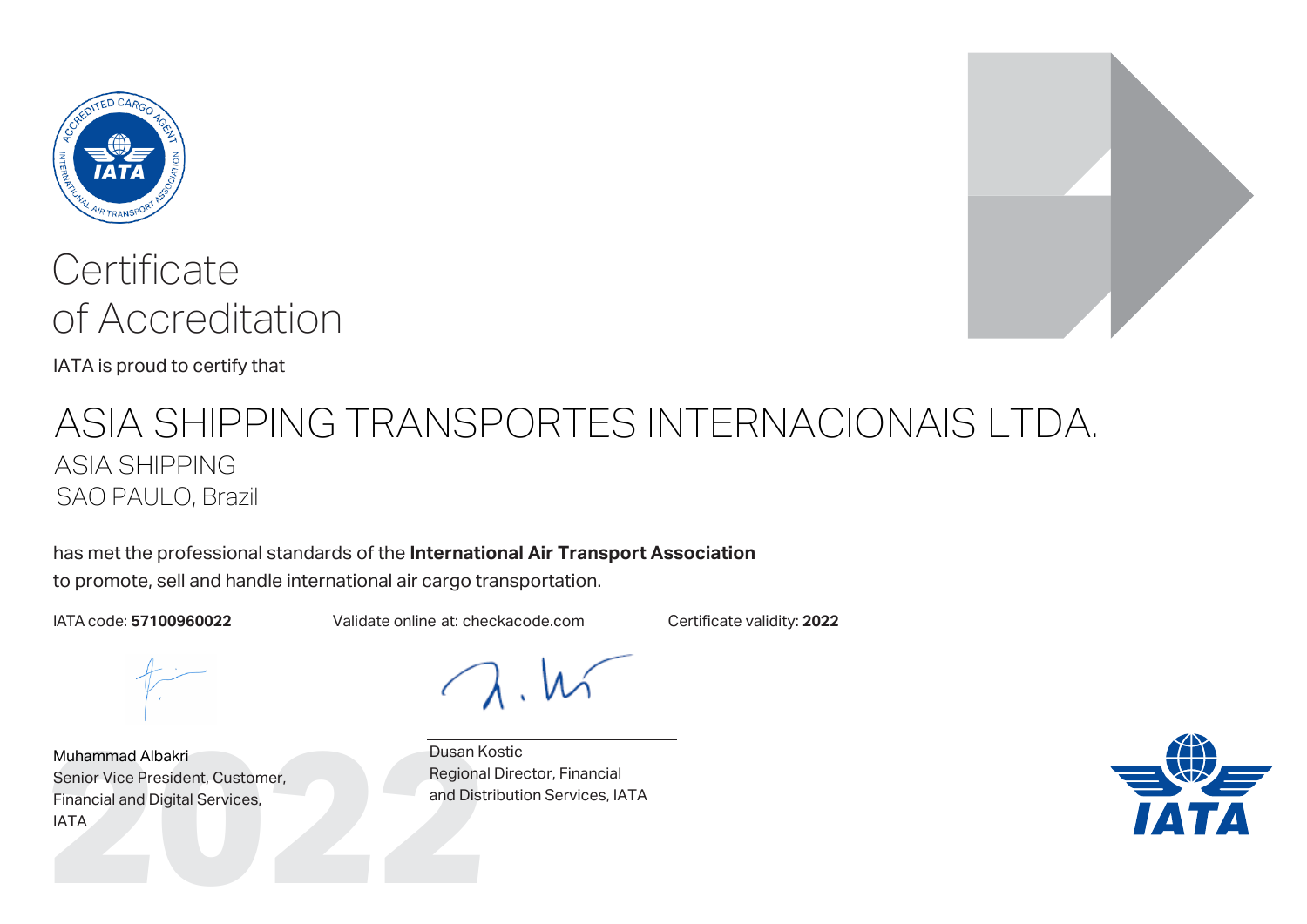

IATA is proud to certify that

## ASIA SHIPPING TRANSPORTES INTERNACIONAIS LTDA. ASIA SHIPPING CURITIBA, Brazil

has met the professional standards of the **International Air Transport Association** to promote, sell and handle international air cargo transportation.

IATA code: **57100960033** Validate online at: checkacode.com Certificate validity: **2022**

Muhammad Albakri<br>
Senior Vice President, Customer, Regiona<br>
Financial and Digital Services,<br>
IATA<br>
Pusan K<br>
Regiona<br>
and Dist Muhammad Albakri Senior Vice President, Customer, Financial and Digital Services, IATA



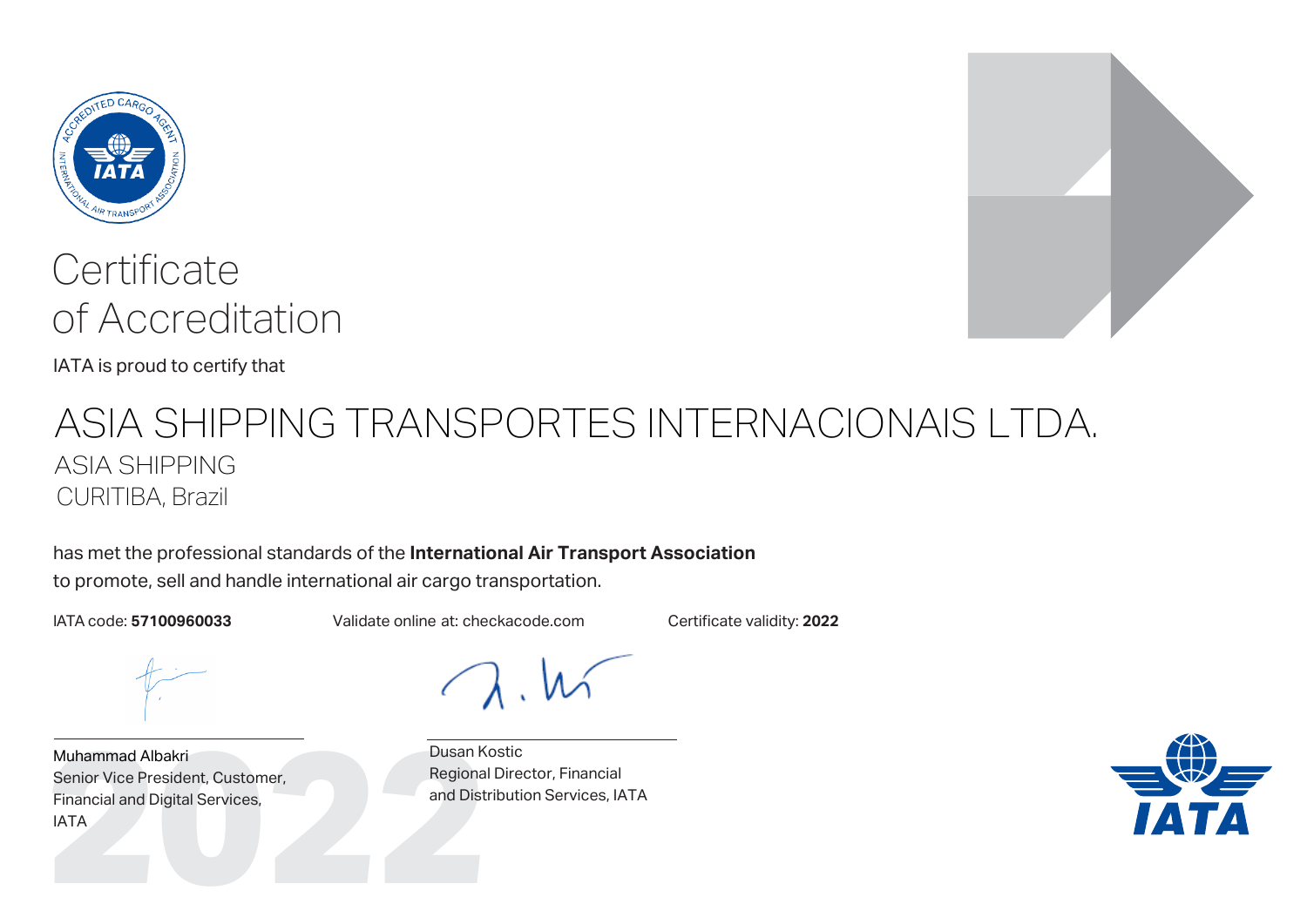

IATA is proud to certify that

### ASIA SHIPPING TRANSPORTES INTERNACIONAIS LTDA. ASIA SHIPPING PORTO ALEGRE, Brazil

has met the professional standards of the **International Air Transport Association** to promote, sell and handle international air cargo transportation.

IATA code: **57100960044** Validate online at: checkacode.com Certificate validity: **2022**

Muhammad Albakri<br>
Senior Vice President, Customer, Regiona<br>
Financial and Digital Services,<br>
IATA<br>
Pusan K<br>
Regiona<br>
and Dist Muhammad Albakri Senior Vice President, Customer, Financial and Digital Services, IATA





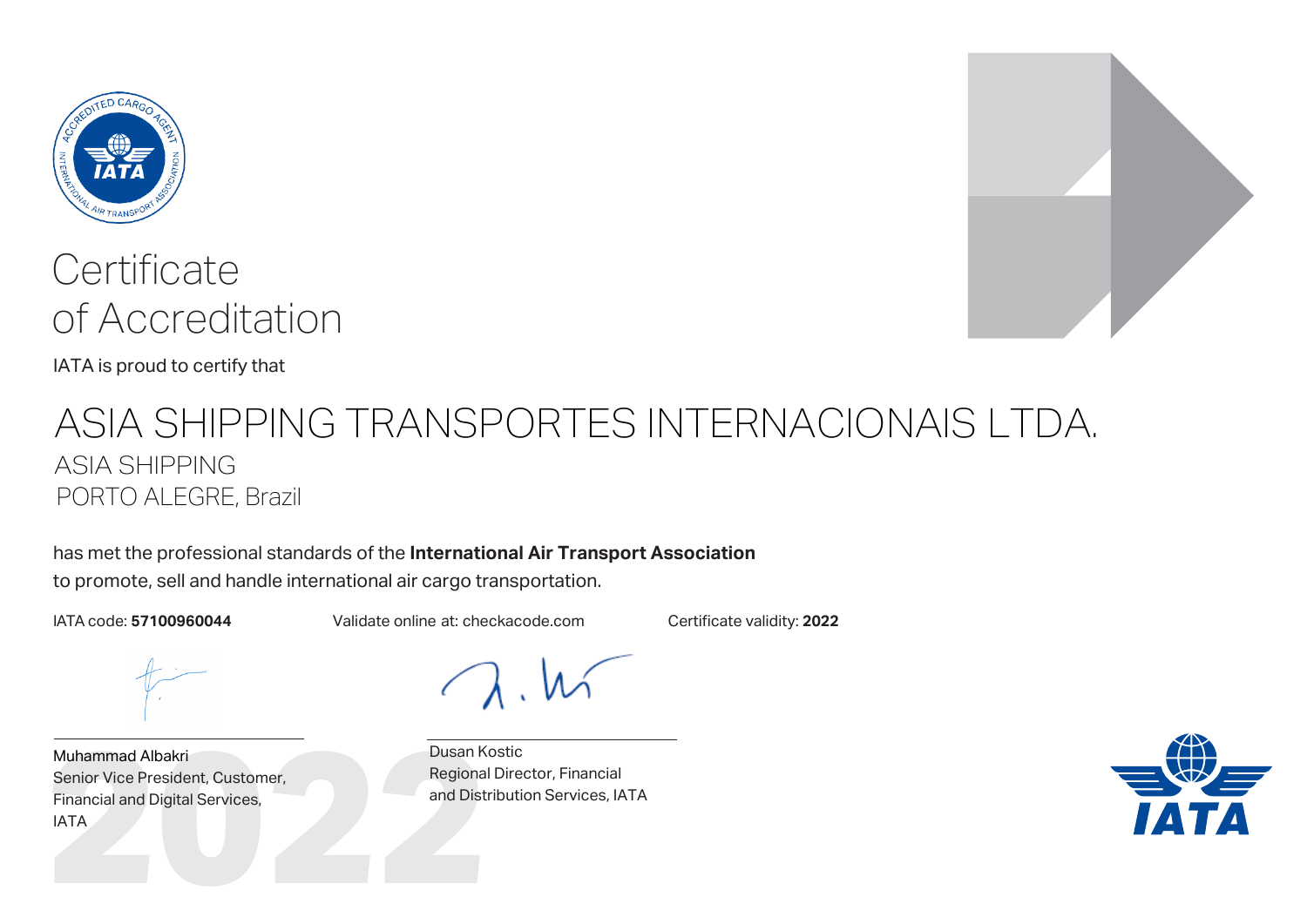

IATA is proud to certify that

## ASIA SHIPPING TRANSPORTES INTERNACIONAIS LTDA. ASIA SHIPPING ITAJAI, Brazil

has met the professional standards of the **International Air Transport Association** to promote, sell and handle international air cargo transportation.

IATA code: **57100960055** Validate online at: checkacode.com Certificate validity: **2022**

Muhammad Albakri<br>
Senior Vice President, Customer, Regiona<br>
Financial and Digital Services,<br>
IATA<br>
Pusan K<br>
Regiona<br>
and Dist Muhammad Albakri Senior Vice President, Customer, Financial and Digital Services, IATA



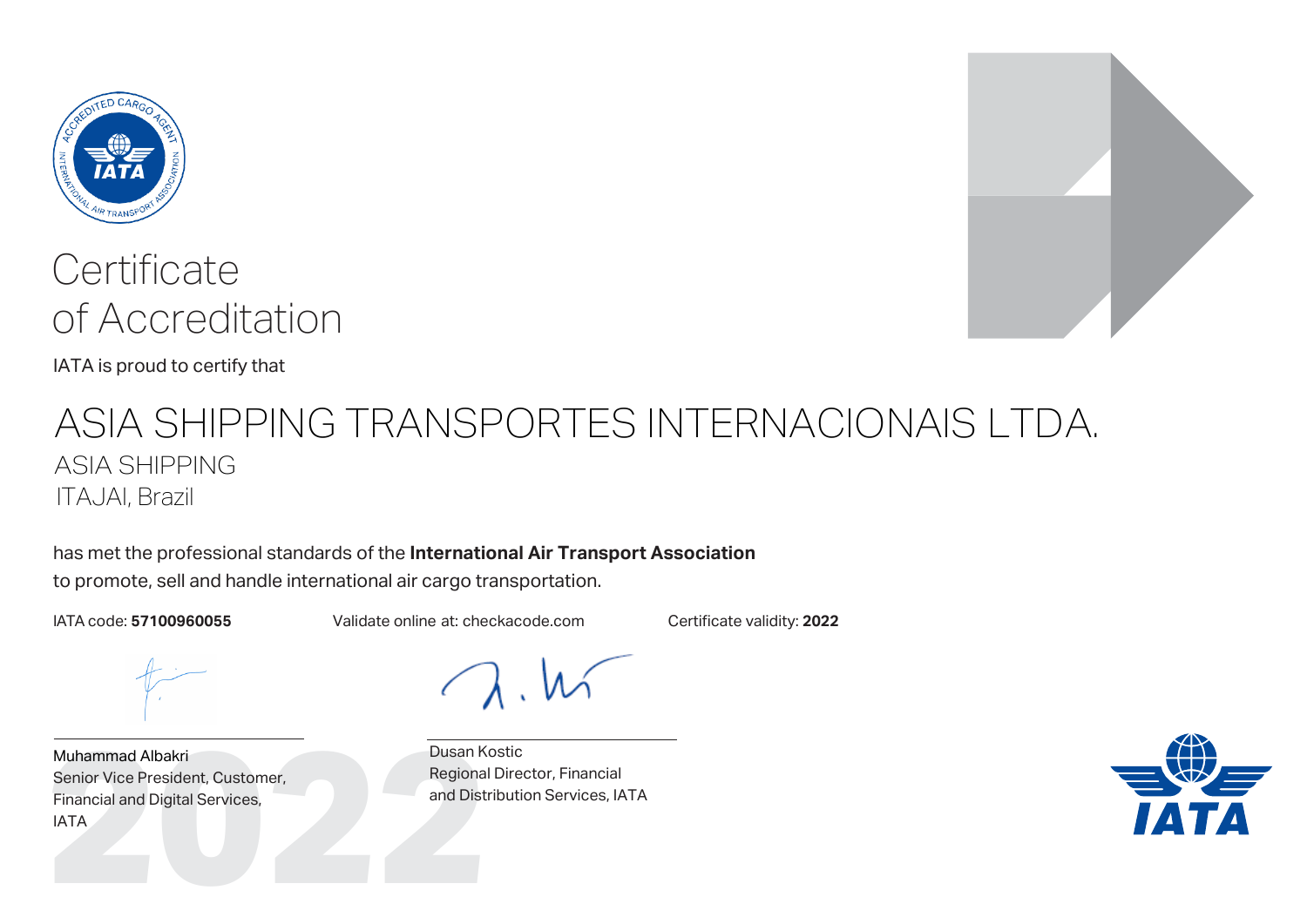

IATA is proud to certify that

## ASIA SHIPPING TRANSPORTES INTERNACIONAIS LTDA. ASIA SHIPPING CAMPINAS, Brazil

has met the professional standards of the **International Air Transport Association** to promote, sell and handle international air cargo transportation.

IATA code: **57100960066** Validate online at: checkacode.com Certificate validity: **2022**

Muhammad Albakri<br>
Senior Vice President, Customer, Regiona<br>
Financial and Digital Services,<br>
IATA<br>
Pusan K<br>
Regiona<br>
and Dist Muhammad Albakri Senior Vice President, Customer, Financial and Digital Services, IATA